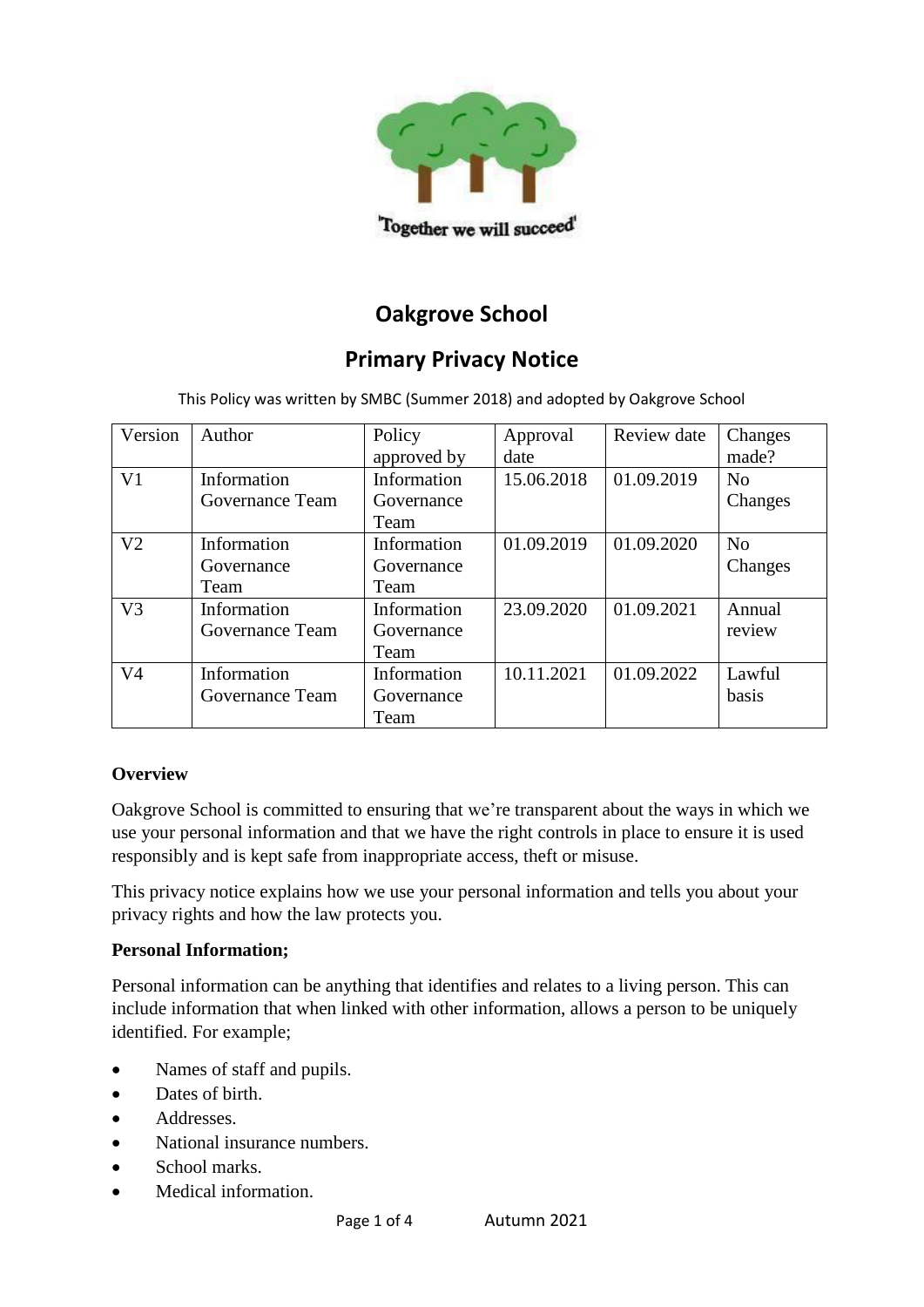- Exam results
- SEN assessments and data
- Staff development reviews.

The law treats some types of personal information as 'special' because the information requires more protection due to its sensitivity. This information consists of:

- racial or ethnic origin
- sexuality and sexual life
- religious or philosophical beliefs
- trade union membership
- political opinions
- genetic and bio-metric data
- physical or mental health
- criminal convictions and offences

## **Purposes**

We collect, store and maintain information for a number of different reasons, these include;

- to support pupil learning and the delivery of education
- to monitor and report on pupil progress
- to provide appropriate pastoral care
- to assess the quality of our services
- to comply with the law regarding data sharing
- to comply with our statutory obligations

### **Legal basis for processing data and information sharing**

In the majority of cases, schools process personal data as the law requires. For all other processing, schools will collection personal information where:

- you, or your legal representative, have given consent
- vou have entered into a contract with us
- it is required by law (such as where this is mandated by statute or under a court order)
- it is necessary for employment related purposes
- it is necessary to deliver health or social care services
- it is necessary to protect you or others from harm (e.g.in an emergency or civil disaster)
- it is necessary to protect public health
- it is necessary for exercising or defending legal rights
- you have made your information publicly available
- it is necessary for archiving, research, or statistical purposes
- it is necessary in the substantial public interest for wider societal benefits and is authorised by law
- it is necessary for fraud prevention and the protection of public funds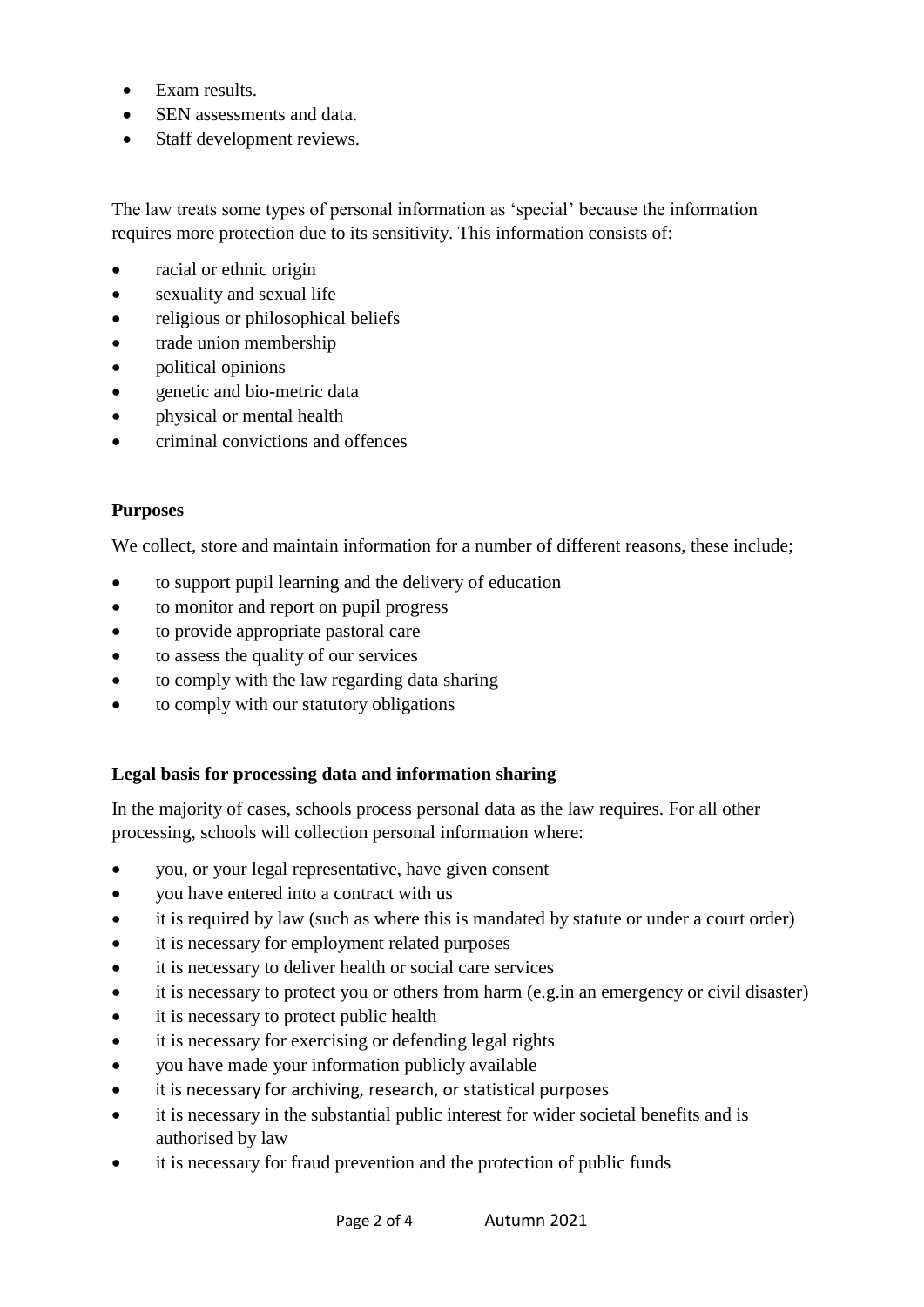• it is in our legitimate interests (or those of a third party) provided your interests and fundamental rights do not override those interests

Your personal information may also be shared with other organisations, such as those who assist us in providing services and those who perform technical operations such as data storage and hosting on our behalf.

These practical arrangements and the laws governing the sharing and disclosure of personal information often differ from one service to another.

For this reason, each of our key service areas provide additional information about how we collect and use your information. These privacy notices explain:

- why we need your information
- who else we obtain or receive it from
- the legal basis for collection and the choices you have
- who we share it with and why
- whether decisions which legally affect you are made solely using machine based technologies
- how long we keep your information
- how to exercise your rights

## **International Transfers**

We'll only send your data to countries outside of the territorial scope of the UK GDPR:

- with your consent, or
- to comply with a lawful and legitimate request, or
- if we use service providers or contractors from countries outside of the territorial scope of the UK GDPR

If we do have to undertake International Transfers, we will use one of the following safeguards to ensure the safe and lawful transfer of your data:

- An Adequacy Decision
- Standard data protection clauses as adopted by the European Commission.

If we propose to make a transfer in response to a lawful and legitimate request we will normally tell you in advance unless there are compelling reasons, such as law enforcement or, reasons of safety which justify not doing so.

### **Automated decisions**

Oakgrove School do not currently make[s] decisions which legally affect individuals through the use of a computerised system or programme. All decisions are based on human intervention. If this changes in the future, we will update this notice in order to explain how we do this to you, including your right to object to it.